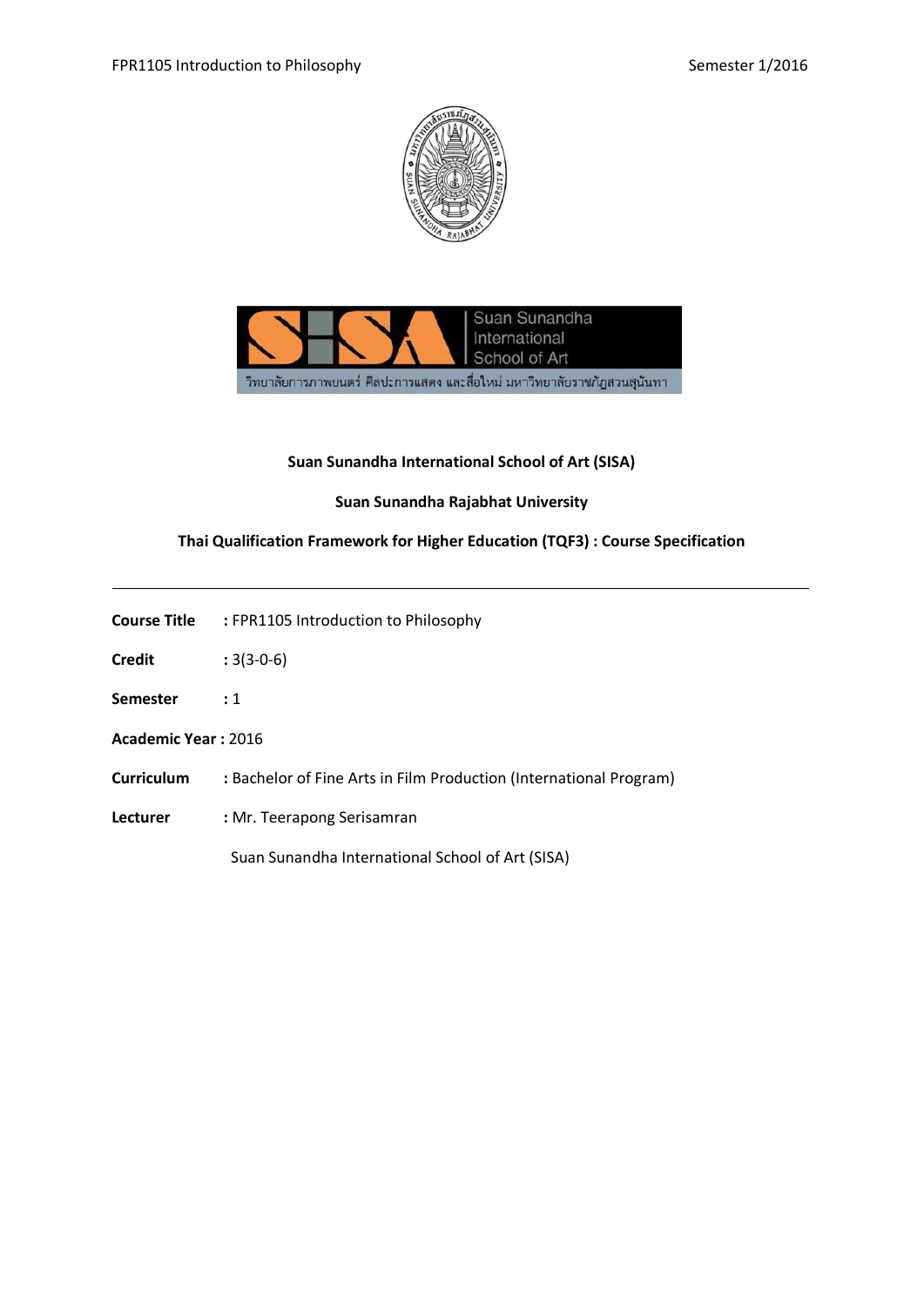### **Section 1. General Information**

- 1. Code and Course Title: FPR1105 Introduction to Philosophy
- 2. Credit : 3(3-0-6)
- 3. Curriculum and Course Category: This course offering, a part of the Bachelor of Fine Arts, Film Production Program, Suan Sunandha International School of Art, Suan Sunandha Rajabhat University is categorized as Film Production Specific Course / Core Subject.
- 4. Lecturer : Mr. Teerapong Serisamran
	- E-mail: teerapong.se@ssru.ac.th
- 5. Semester / Year Level of Students: Semester 1 / 1st Year Students
- 6. Pre-Requisite (if any) : None
- 7. Co-Requisite (if any) : None
- 8. Learning Location : Building 31 Suan Sunandha International School of Art (SISA),
- Room: 3112A, Suan Sunandha Rajabhat University
- 9. Late Date for Preparing and Revising this Course: -

### **Section 2. Aims and Objectives**

- 1. Objectives of Course
	- 1.1 To study the basic knowledge about Philosophy.
		- 1.2 To explore the philosophical topics through film.
	- 1.3 this course will help to situate you as informed, critically engaged readers/viewers of global media texts and practices.
	- 1.4 this course should provide you with the tools necessary to interpret films as philosophical subjects.
- 2. Objectives of Developing/Revising Course -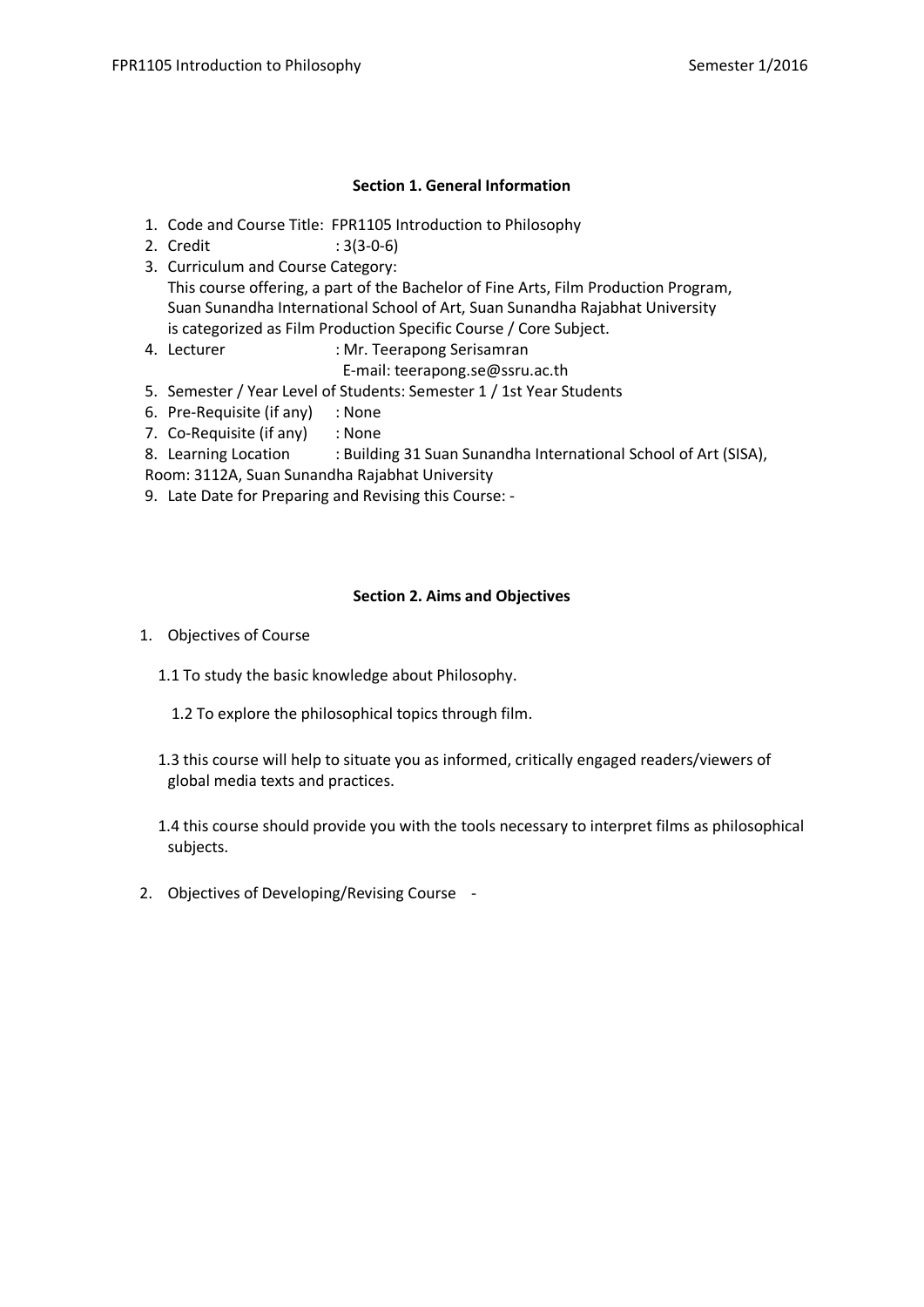## **Section 3. Course Structure**

### **1. Course Outline**

The purpose of this course is to study Philosophy and explore the philosophical questions through film.

### **Time Length per Semester** (Lecture-Hours / Practice-Hours / Self Study-Hours)

| <b>Lecture</b>   | <b>Practice</b> | <b>Self Study</b> | <b>Addition</b>      |
|------------------|-----------------|-------------------|----------------------|
| 3 hours per week | -               | 6 hours per week  | upon student request |

## **3. Time Length per Week for Individual Academic Consulting and Guidance**

a. Lecturer will be available every Friday from 9:00 to 16.00 at

Suan Sunandha School of Art or an appointment can be made upon request.

b. Lecturer can also be reached via e-mail for any short consultations:

teerapong.se@ssru.ac.th

| <b>Learning Standard/Outcomes</b>                                                                  | <b>Learning Activities</b>                                                                                                                                                                        | <b>Learning Assessment</b>                                                                                                                                  |  |
|----------------------------------------------------------------------------------------------------|---------------------------------------------------------------------------------------------------------------------------------------------------------------------------------------------------|-------------------------------------------------------------------------------------------------------------------------------------------------------------|--|
|                                                                                                    | 1. Ethics and Morals                                                                                                                                                                              |                                                                                                                                                             |  |
| 1. Honesty<br>2. Integrity<br>3. Responsibility<br>4. Punctuality<br>5. Tolerance<br>6. Confidence | 1. Rules setting such as<br>attending the class on time<br>and regularly<br>2. Group discussion<br>3. Group work<br>4. Responsible for given tasks<br>and be honest in working and<br>examination | 1. Evaluation of on time class<br>attendance<br>2. Evaluation of on time<br>assigned tasks sending<br>3. Evaluation of harmony in<br>students group working |  |
| Knowledge                                                                                          |                                                                                                                                                                                                   |                                                                                                                                                             |  |

## **Section 4. Developing Students' Learning Outcomes**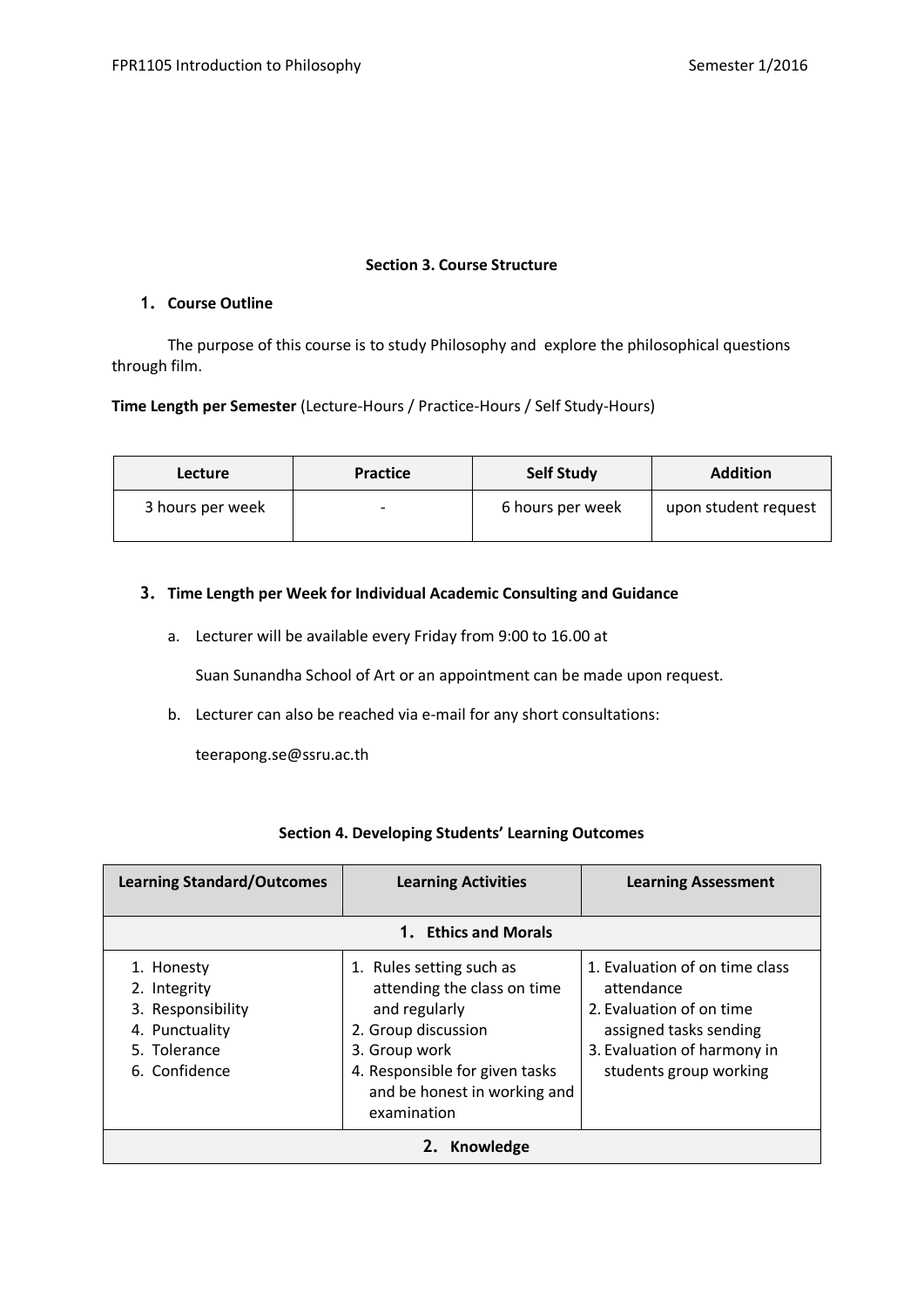| 1. Can apply knowledge in real                                                                                                       | 1. Explain and conclude                                                  | 1. Evaluation by behaviors, |
|--------------------------------------------------------------------------------------------------------------------------------------|--------------------------------------------------------------------------|-----------------------------|
| working time                                                                                                                         | ideas through teaching                                                   | attention and class         |
| 2. Dare to use creativity that's                                                                                                     | documents and                                                            | participation               |
| profit for Philosophy through                                                                                                        | presentation by                                                          | 2. Evaluation by single and |
| Film                                                                                                                                 | programs of Microsoft                                                    | group working of            |
| 3. Understand in working                                                                                                             | PowerPoint, Microsoft                                                    | Philosophy through Film     |
| process rightly in standard<br>4. Good attitude to profession<br>and work based on<br>moralities and ethics of mass<br>communicators | Word and Internet<br>2. Single and group<br>assignment and<br>discussion |                             |

| <b>Learning Standard/Outcomes</b>                                                                                                                                                                                                                                                                                                                                                              | <b>Learning Activities</b>                                                                                                                                                                                         | <b>Learning Assessment</b>                                                                                                                                                                                                                          |  |  |  |  |
|------------------------------------------------------------------------------------------------------------------------------------------------------------------------------------------------------------------------------------------------------------------------------------------------------------------------------------------------------------------------------------------------|--------------------------------------------------------------------------------------------------------------------------------------------------------------------------------------------------------------------|-----------------------------------------------------------------------------------------------------------------------------------------------------------------------------------------------------------------------------------------------------|--|--|--|--|
|                                                                                                                                                                                                                                                                                                                                                                                                | 3. Cognitive Skills                                                                                                                                                                                                |                                                                                                                                                                                                                                                     |  |  |  |  |
| 1. Can apply theoretical<br>section and practical part<br>to Philosophy through<br>Film                                                                                                                                                                                                                                                                                                        | 1. Practice and ideas<br>conclusion by program of<br><b>Microsoft PowerPoint</b><br>2. Assignment of single and<br>group discussion and<br>report                                                                  | 1. Evaluation by behaviors,<br>attention and class<br>participation<br>2. Evaluation by group<br>discussion<br>3. Evaluation by class practice<br>4. Evaluation by students'<br>ideas conclusion, analysis<br>including with in class<br>evaluation |  |  |  |  |
|                                                                                                                                                                                                                                                                                                                                                                                                | 4. Interpersonal Skills and Responsibilities                                                                                                                                                                       |                                                                                                                                                                                                                                                     |  |  |  |  |
| 1. Relevant interpersonal<br>skill and classmate<br>2. Skill of creation and<br>maintenance of<br>interpersonal relationship<br>with colleagues and gain<br>and loss people<br>3. Professional practice with<br>self-responsibility and<br>public responsibility<br>based on moralities and<br>ethics of mass<br>communicators<br>4. Being leader and follower<br>while working<br>development | 1. Explain and conclude<br>ideas through teaching<br>documents and<br>presentation by programs<br>of Microsoft PowerPoint,<br>Microsoft Word and<br>Internet<br>2. Group works assignment<br>3. Group presentation | 1. Evaluation by behaviors,<br>attention and class<br>participation<br>2. Evaluation by group works<br>3. Evaluation by in class<br>practice                                                                                                        |  |  |  |  |
|                                                                                                                                                                                                                                                                                                                                                                                                | 5. Numerical Analysis, Communication and Information Technology Skills                                                                                                                                             |                                                                                                                                                                                                                                                     |  |  |  |  |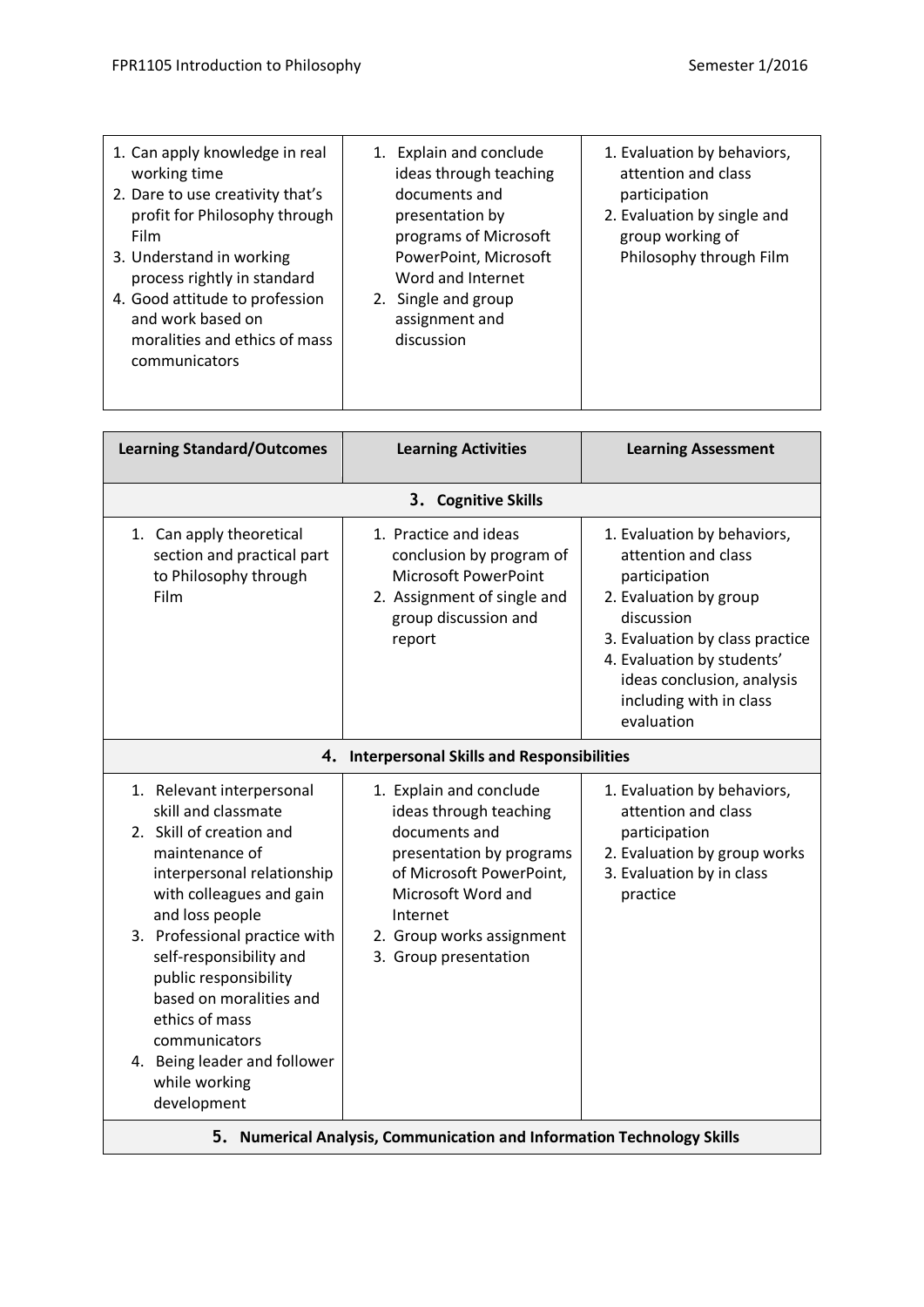| 1. Effective communication<br>skill which are listening,<br>speaking, reading and<br>writing skills<br>2. Information technology<br>and new media usage<br>skills to support film<br>production such as<br>information searching via<br>internet. | 1. Communicative<br>technology usage<br>practice such as<br>assignment sending via e-<br>mail and creation of<br>forum for ideas sharing<br>2. In class discussion or<br>playing of case studies<br>games<br>3. Report presentation skill | 1. Evaluation by behaviors,<br>attention and class<br>participation<br>2. Evaluation by group<br>discussion and<br>presentation<br>3. Evaluation by in class<br>practice |
|---------------------------------------------------------------------------------------------------------------------------------------------------------------------------------------------------------------------------------------------------|-------------------------------------------------------------------------------------------------------------------------------------------------------------------------------------------------------------------------------------------|--------------------------------------------------------------------------------------------------------------------------------------------------------------------------|
|                                                                                                                                                                                                                                                   | by using proper forms,<br>tools and technology                                                                                                                                                                                            |                                                                                                                                                                          |

## **Section 5. Lesson Plan and Assessment**

## **1. Lesson Plan**

| <b>Week</b>    | <b>Topic and Detail</b>                       | <b>Hours</b>   | <b>Activity and Media</b> | Lecturer                    |
|----------------|-----------------------------------------------|----------------|---------------------------|-----------------------------|
| $\mathbf{1}$   | - Course Orientation . What is<br>Philosophy? | 3              | - Group Discussion        | Mr. Teerapong<br>serisamran |
| $\overline{2}$ | -Epistemology                                 | $\overline{3}$ | - Group Discussion        | Mr. Teerapong<br>serisamran |
| 3              | -What is Reality?                             | 3              | - Group Discussion        | Mr. Teerapong<br>serisamran |
| $\overline{4}$ | -Mind and Body                                | 3              | - Group Discussion        | Mr. Teerapong<br>serisamran |
| 5              | -Personal Identity                            | 3              | - Group Discussion        | Mr. Teerapong<br>serisamran |
| 6              | -Film Screening #1                            | 3              | - Group Discussion        | Mr. Teerapong<br>serisamran |
| $\overline{7}$ |                                               |                |                           |                             |
| 8              | <b>Midterm Examination Week</b>               |                |                           |                             |
| 9              | -Freewill and Determinism                     | 3              | - Group Discussion        | Mr. Teerapong<br>serisamran |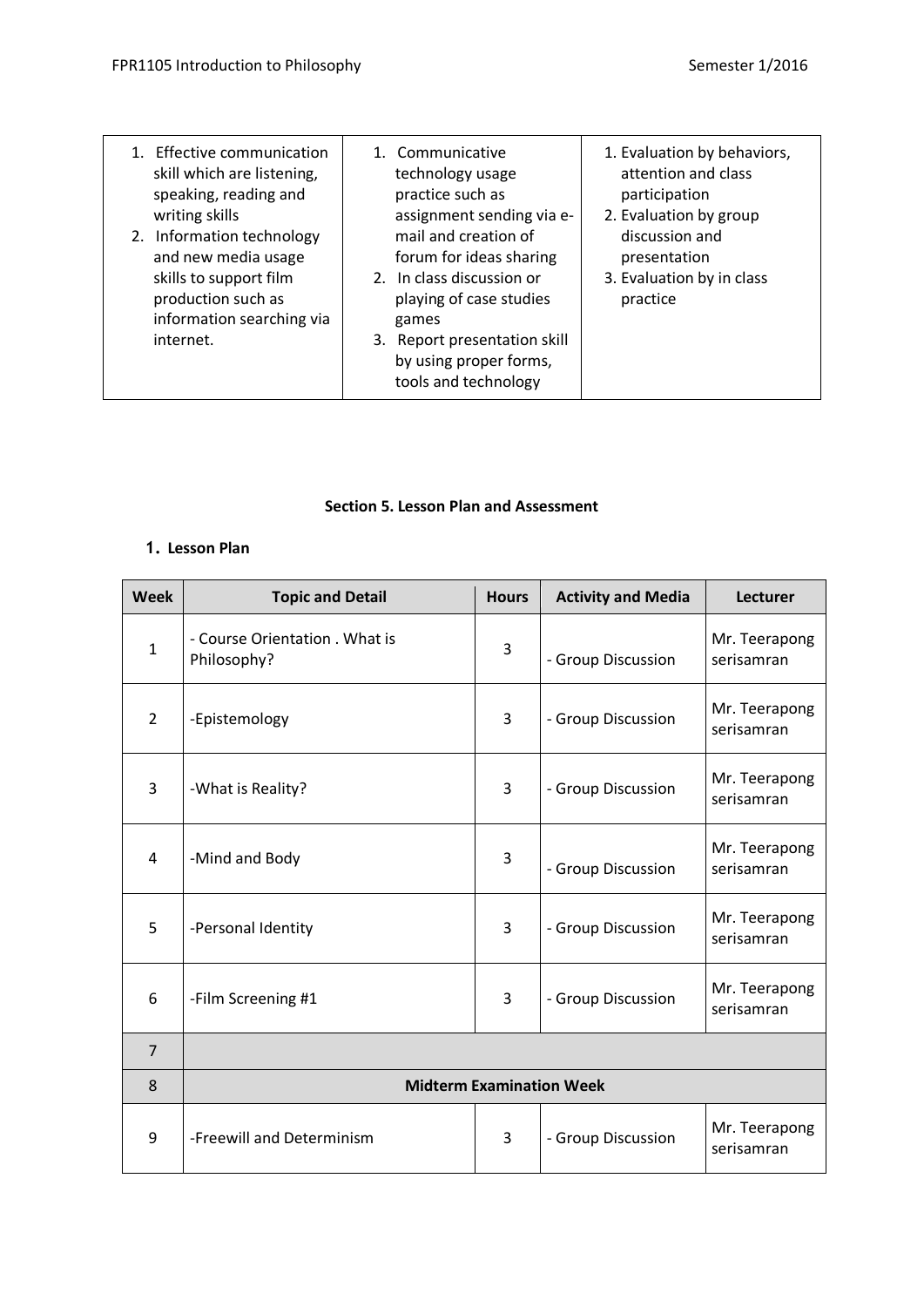| 10 | -Existentialism                                   | 3  | - Group Discussion | Mr. Teerapong<br>serisamran |
|----|---------------------------------------------------|----|--------------------|-----------------------------|
| 11 | -Aesthetics                                       | 3  | - Group Discussion | Mr. Teerapong<br>serisamran |
| 12 | -Ethics                                           | 3  | - Group Discussion | Mr. Teerapong<br>serisamran |
| 13 | -Eastern Philosophy                               | 3  | - Group Discussion | Mr. Teerapong<br>serisamran |
| 14 | -Film Screening #2                                | 3  | - Group Discussion | Mr. Teerapong<br>serisamran |
| 15 | - Philosophy Through Film project<br>presentation | 3  | -<br>Film project  | Mr. Teerapong<br>serisamran |
| 16 |                                                   |    |                    |                             |
| 17 | <b>Final Examination Week</b>                     |    |                    |                             |
|    | <b>Total Hours</b>                                | 39 |                    |                             |

# **2. Learning Assessment Plan**

| <b>Learning Outcomes</b>                                                                           | <b>Assessment Activities</b>                                 | <b>Time Schedule</b> | <b>Proportion of</b><br>Assessment (%) |  |
|----------------------------------------------------------------------------------------------------|--------------------------------------------------------------|----------------------|----------------------------------------|--|
| 1. Ethics and Morals                                                                               |                                                              |                      |                                        |  |
| 1. Honesty<br>2. Integrity<br>3. Responsibility<br>4. Punctuality<br>5. Tolerance<br>6. Confidence | <b>Behaviors and Class</b><br><b>Practical Participation</b> | Every Week           | Class Attendance<br>10%                |  |
| 2. Knowledge                                                                                       |                                                              |                      |                                        |  |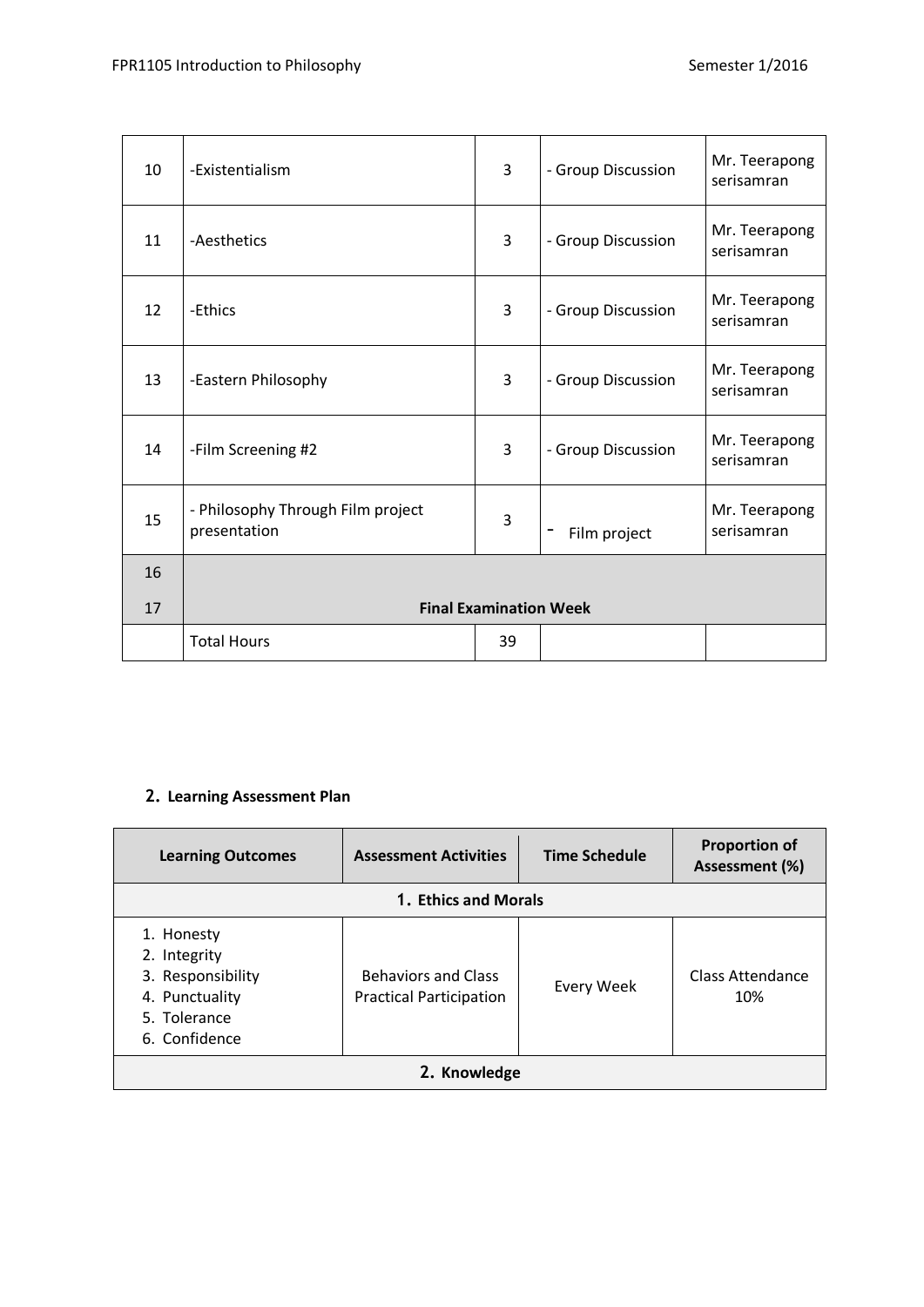| 1. Can apply knowledge in<br>real working time<br>2. Dare to use creativity that's<br>profit for Philosophy<br>through Film<br>3. Understand in working<br>process rightly in standard<br>4. Good attitude to profession<br>and work based on<br>moralities and ethics of<br>mass communicators                                                                                                   | Single Assignment,<br><b>Final Project</b>       | Week 2-15 and 17  | Assignments<br>30%<br>Final Project 30% |
|---------------------------------------------------------------------------------------------------------------------------------------------------------------------------------------------------------------------------------------------------------------------------------------------------------------------------------------------------------------------------------------------------|--------------------------------------------------|-------------------|-----------------------------------------|
|                                                                                                                                                                                                                                                                                                                                                                                                   | 3. Cognitive Skills                              |                   |                                         |
| 1. Can apply theoretical<br>section and practical<br>part to Philosophy<br>through Film                                                                                                                                                                                                                                                                                                           | Single Assignment and<br><b>Group Discussion</b> | <b>Week 2-14</b>  | Single and Group<br>discussion 10%      |
| 4.                                                                                                                                                                                                                                                                                                                                                                                                | <b>Interpersonal Skills and Responsibilities</b> |                   |                                         |
| 1. Relevant interpersonal<br>skill and classmate<br>2. Skill of creation and<br>maintenance of<br>interpersonal<br>relationship with<br>colleagues and gain and<br>loss people<br>3. Professional practice<br>with self-responsibility<br>and public responsibility<br>based on moralities and<br>ethics of mass<br>communicators<br>4. Being leader and<br>follower while working<br>development | <b>Class Participation</b>                       | <b>Every Week</b> | <b>Class Participation</b><br>10%       |

| <b>Learning Outcomes</b>                                               | <b>Assessment Activities</b> | <b>Time Schedule</b> | <b>Proportion of</b><br>Assessment (%) |
|------------------------------------------------------------------------|------------------------------|----------------------|----------------------------------------|
| 5. Numerical Analysis, Communication and Information Technology Skills |                              |                      |                                        |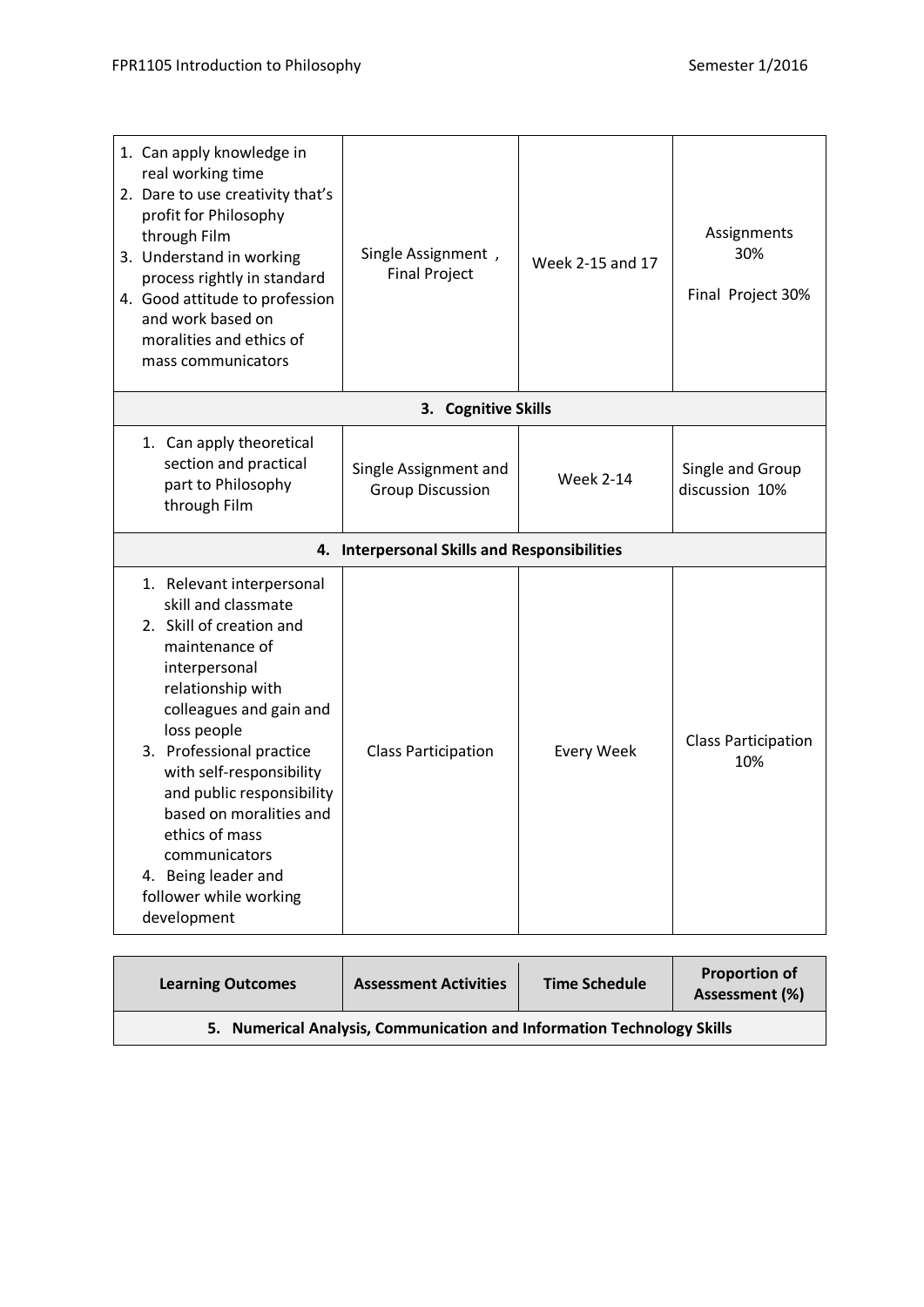| <b>Effective</b><br>communication skill<br>which are listening,<br>speaking, reading and<br>writing skills<br>2. Information technology<br>and new media usage<br>skills to support film study<br>and research such as<br>information searching via<br>internet | Single Assignment and<br>Analysis | <b>Week 2-15</b> | Single Assignment<br>10% |
|-----------------------------------------------------------------------------------------------------------------------------------------------------------------------------------------------------------------------------------------------------------------|-----------------------------------|------------------|--------------------------|
|-----------------------------------------------------------------------------------------------------------------------------------------------------------------------------------------------------------------------------------------------------------------|-----------------------------------|------------------|--------------------------|

## **Section 6. Learning and Teaching Resources**

## **1. Major books and documents**

Litch, Mary M.. **Philosophy Through Film**. New York : Routledge. 2010.

Will Buckingham and others.**The Philosophy Book: Big Ideas Simply Explained**.London : DK. 2011.

## **2. Important document and information**

Gaarder, Jostein. **Sophie's world**. Phoenix. 1995.

Shaw,Daniel. **Film and Philosophy: Taking Movies Seriously (Short Cuts)**. 2008.

**3. Suggested document and information**

-

## **Section 7. Course Evaluation and Improvement**

## **1. Strategies for Course Evaluation by Students**

1.1 Explain to students to understand significance of subject development and students' roles in subject effectiveness evaluation as gain and loss people of program management 1.2 Support subject effectiveness evaluation by students before and after studying 1.3 Create opinion sharing atmosphere about subject effectiveness between lecturer and students while studying

**2. Strategies for Course Evaluation by Lecturer**

2.1 Evaluation majorly based on students' participation such as students' behaviors and participation consideration

2.2 Evaluation by lecturer's point of view such as teaching potential according to set teaching plan evaluation and teaching atmosphere consideration